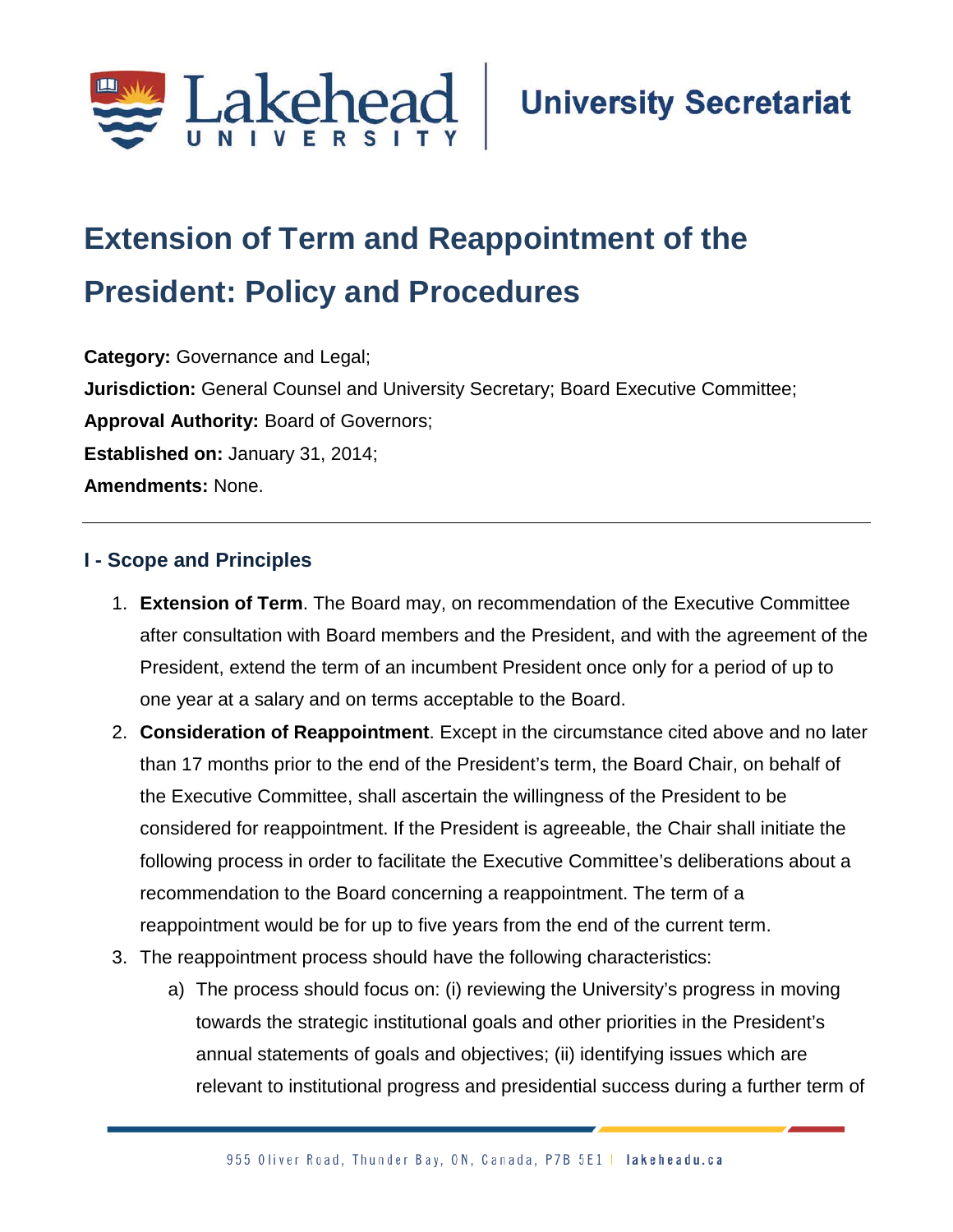office; and (iii) taking stock of President's demonstrated leadership capacities and whether they fit well with the university's strategic priorities over another presidential term.

- b) The process should particularly seek out the opinions of those who are most likely to be well informed about the President's accomplishments and leadership qualities, and should be open to knowledgeable input from the University and the external communities.
- c) The process should be the responsibility of the Board and should include significant opportunities for input from Board members.
- d) Consultations and deliberations should be confidential and the process timely and efficient. During this period, care should be taken to ensure that review activities, communications and consultations do not compromise the ability of the President to discharge his/her responsibilities.

# **II – Process for Considering Reappointment**

- 4. **Leadership**. The Board Chair is responsible for the overall management of the process and for acting to ensure its focus and timely completion. The Chair has the authority to supplement or modify the provisions of this Policy in ways consistent with the characteristics listed in paragraph 3 above.
- 5. **Structure and Timing**. The review will take part in three phases: preparations, consultations, and formulation of recommendations. Each phase should take no longer than three to four weeks. The three stages may overlap in ways that, in the view of the Chair, are consistent with the integrity of the process. The whole process should be designed to take a maximum of three months and should conclude with a Board decision no later than 14 months prior to the end of the President's term.

#### 6. **Preparations**:

a) In order to focus the review on relevant issues, the Chair will prepare for the Executive Committee's review and approval a list of the most significant areas of the President's activities, particularly as reflected in the President's annual goals and objectives statements. The President will be asked to comment on the list in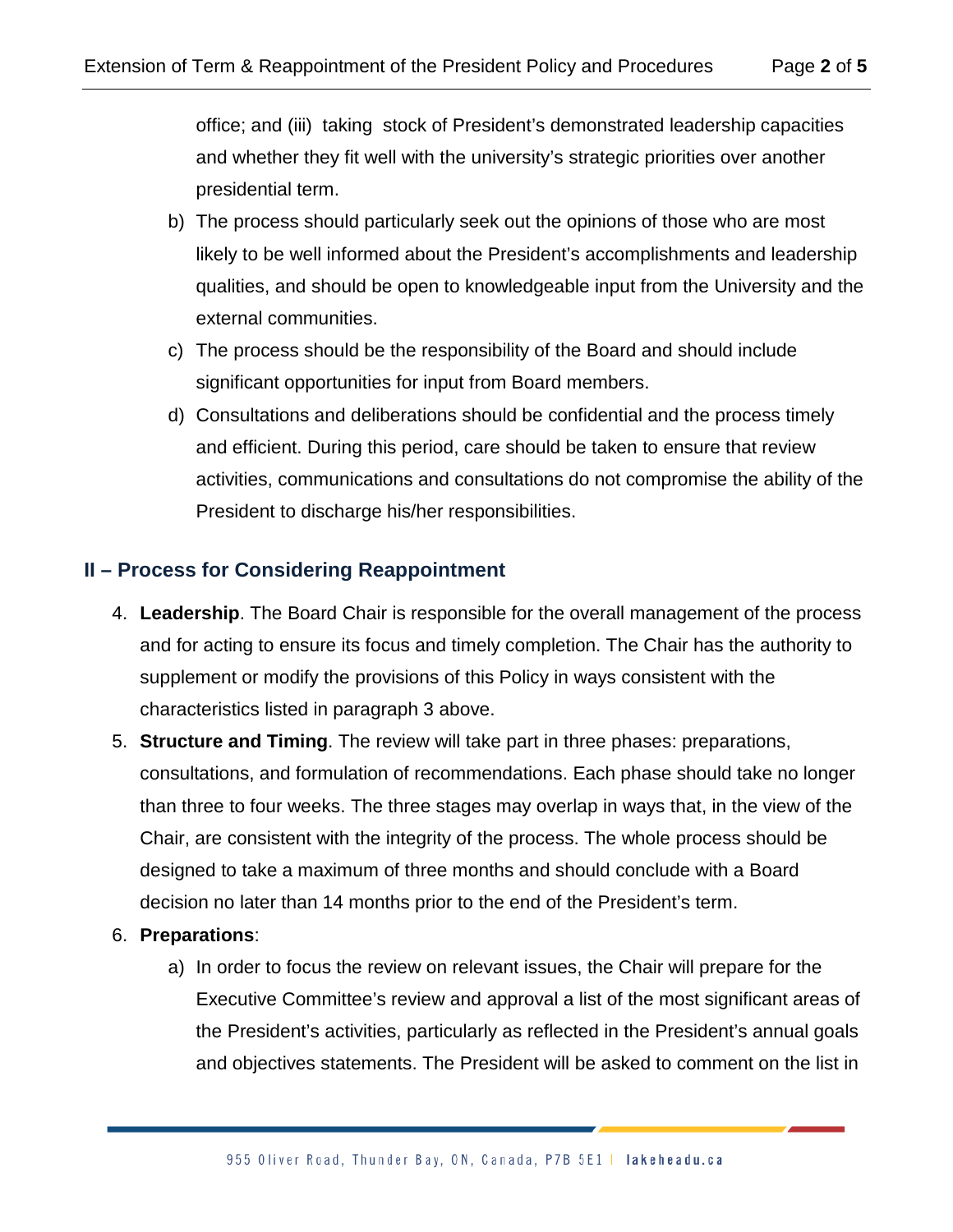draft form. A final list will be approved by the Executive Committee as the basis of request for feedback about the President's performance.

- b) The Chair will ask the President to prepare a self-assessment of his/her significant accomplishments to date, particularly in the areas selected by the Executive Committee for focus. The President will also be asked to comment on what he/she plans to accomplish during a second term if invited to serve.
- c) The Chair will review the outcomes of previous annual assessments of the President and ensure that these are taken into consideration in the planning of the process and in the Executive Committee's formulation of its recommendation to the Board.
- d) The Chair will hold discussions within the Executive Committee, without the President in attendance, about a plan for consultations. In preparing for these discussions, the Chair may consult other Board members for advice. The Chair of the Board will seek the President's comments, prior to their implementation, on the Executive Committee's consultation plans.

# **7. Consultations**

\_\_\_\_\_\_\_\_\_\_\_\_\_\_\_\_\_\_\_\_\_\_\_\_\_\_

a) The Executive Committee shall seek input from individuals in the University and external communities deemed most likely able to provide informed opinion in one or more of the areas on which the review is focused. The Executive Committee has discretion to determine the balance between invitations for personal interviews and for written submissions.<sup>1</sup>

b) Personal interviews normally will be chaired by the Chair or Vice-Chair of the Board and include one or more other members of the Executive Committee. The person chairing the interview will ensure that notes are prepared summarizing the main points of the interview.

 $1$  For example, invitations could be directed, as deemed appropriate and necessary, to Board members, senior members of the University's academic and administrative leadership (vice-presidents, vice-provosts, deans, and other senior Senate members), the heads of faculty and student organizations, and to external individuals in a position to comment on the President's activities.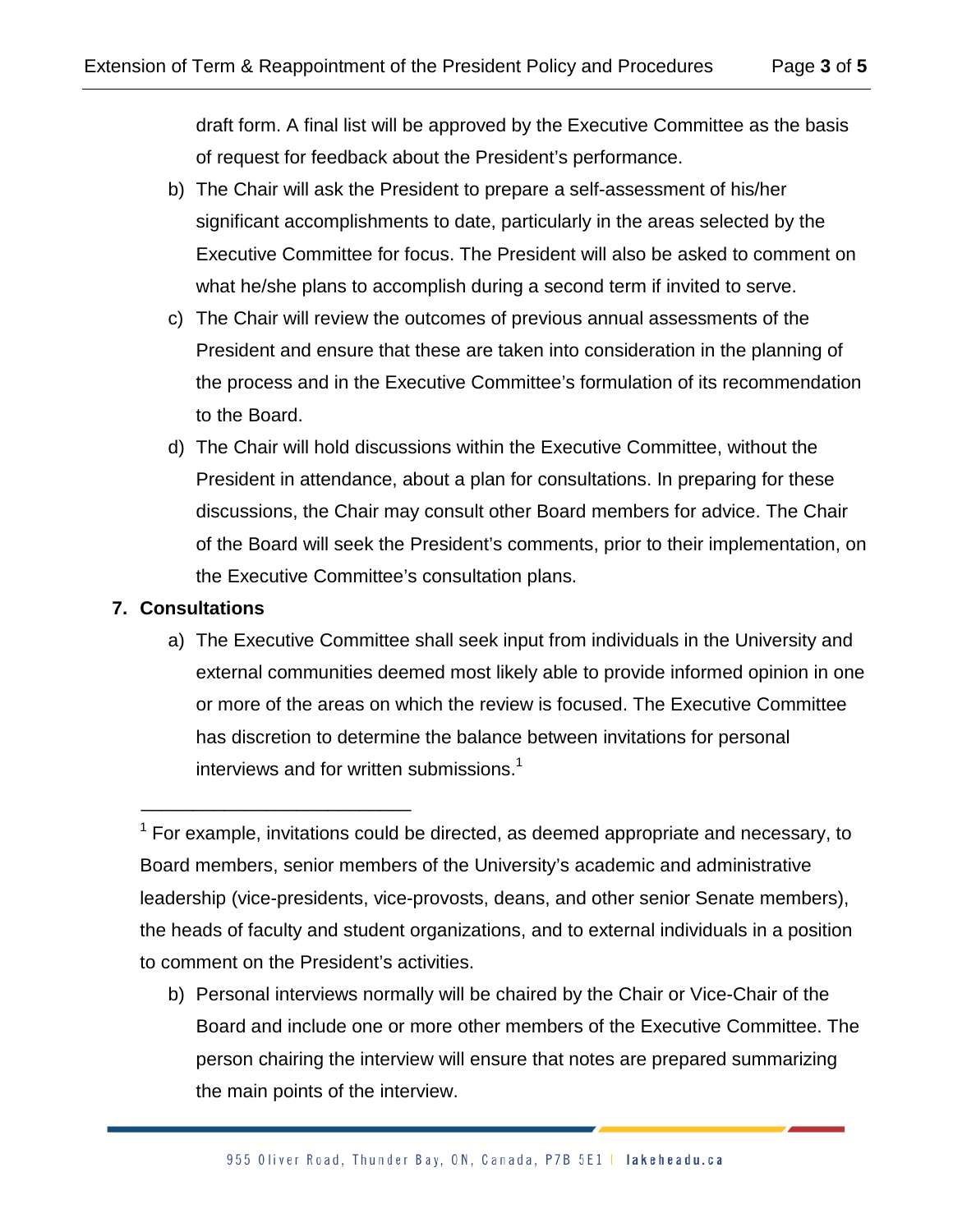c) All communications requesting input should state the areas of interest on which the review is focused and note that discussions with or communications to those involved in the process will remain strictly confidential.

#### **8. Recommendations**

- a) The Executive Committee shall meet with the President one or more times during the process for a discussion of his/her self-assessment and future plans. Following these meetings and the conclusion of consultations, the Executive Committee will consider its various inputs and reach a decision on its recommendation to the Board.
- b) Once the Executive Committee reaches a decision on its recommendation, the Board Chair and Vice-Chair shall meet immediately with the President to review the general findings of the Committee and the nature of its intended recommendation to the Board. If a recommendation for reappointment is to go forward, its presentation to the Board will be subject to agreement between the President and the Executive Committee on any changes to the President's contract for the new term of office.
- c) The Executive Committee's recommendation to the Board shall be submitted to the Board in a time frame that will allow the Board to make its decision within fourteen (14) months before the end of the President's term of office.

# **9. Committee procedures**

- a) The Secretary of the University shall support the work of the Board Chair and of the review process and shall attend Executive Committee and consultation meetings for the purpose of keeping confidential notes, but shall not attend meetings at which the Executive Committee discusses its conclusions and recommendations. The Chair has the authority to retain any additional support which may be needed.
- b) Members of the Executive Committee and the University Secretary shall formally undertake to discuss the review process, consultations, input and all documentation only among themselves, except as permitted by this Policy. The Board Chair has the authority to require anyone who fails to observe this requirement to withdraw from further participation in the process.